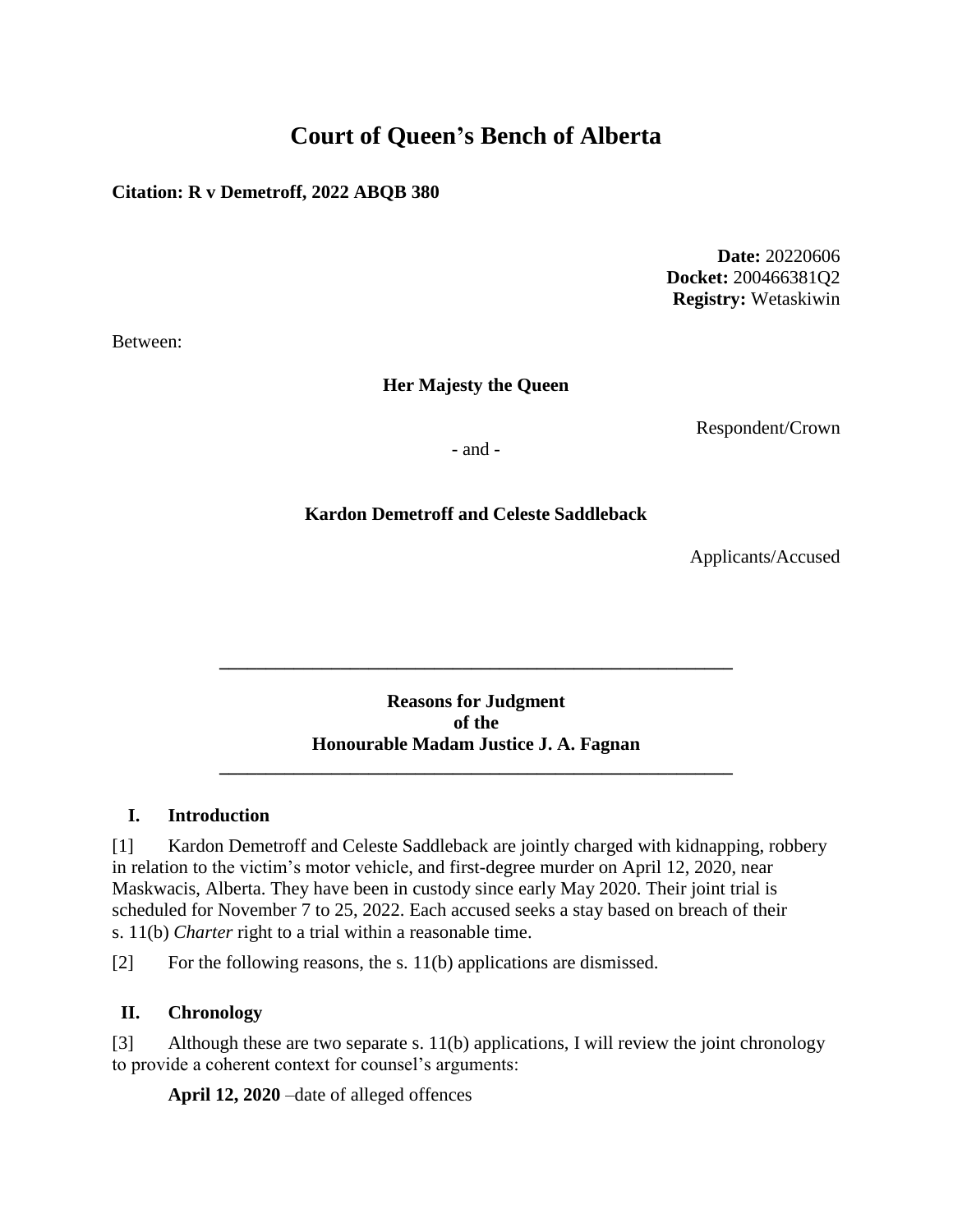**May 5, 2020** – one count of second-degree murder laid against Mr. Demetroff

**May 5, 2020** –Mr. Demetroff's first appearance before a justice of the peace, Mr. Collard acting as defence counsel for that day only; adjourned to May 7, 2020

**May 6, 2020** - one count of first-degree murder laid against Ms. Saddleback

**May 7, 2020** –first appearance for Mr. Demetroff in Provincial Court, Mr. Powell appearing as duty counsel; adjourned to retain counsel

**May 7, 2020** – Ms. Saddleback's appearance before a Justice of the Peace; remanded into custody

**May 12, 2020** – Ms. Saddleback's first appearance in Provincial Court, duty counsel appearing; matter adjourned to May 21, 2020, to retain counsel

**May 21, 2020** – Mr. Collard noted as counsel of record for Mr. Demetroff; adjournment to receive and review disclosure; Mr. Scrase, on record for Ms. Saddleback, reserved election and plea

**June 23, 2020** – Mr. Collard for Mr. Demetroff had not received disclosure; requested an adjournment

**July 6, 2020** – Crown provided disclosure to both accused

**July 7, 2020** – Mr. Collard for Mr. Demetroff sought disclosure; adjourned; Ms. Saddleback applied for release, denied bail on tertiary ground

**July 21, 2020** –Mr. Collard for Mr. Demetroff requested Early Case Resolution from the Crown

**July 28, 2020** – Ms. Saddleback's election of Queen's Bench jury trial was entered; adjourned for pre-trial conference (PTC), to coordinate dates

**July 2020 –** counsel for Mr. Demetroff filed Form A under s. 563.3

**August 4, 2020** – Mr. Collard for Mr. Demetroff indicated that Form A was filed in July and that the parties were attempting to secure a date for a preliminary inquiry through the Case Management Office; pre-preliminary conference was scheduled, and matter adjourned to August 24, 2020

**August 11, 2020** – PTC for Ms. Saddleback

**August 18, 2020** – Mr. McBeath, agent for Mr. Collard for Mr. Demetroff, confirmed that a pre-preliminary conference had been scheduled for August 24, 2020; adjourned to that date

**August 18, 2020** –Crown preferred separate direct indictments against each accused alleging first degree murder, kidnapping and robbery with a firearm

**August 19, 2020** – Mr. Demetroff's pre-preliminary conference cancelled due to the direct indictment

**September 3, 2020** - Ms. Saddleback's process transferred to Queen's Bench; matter adjourned to coordinate trial dates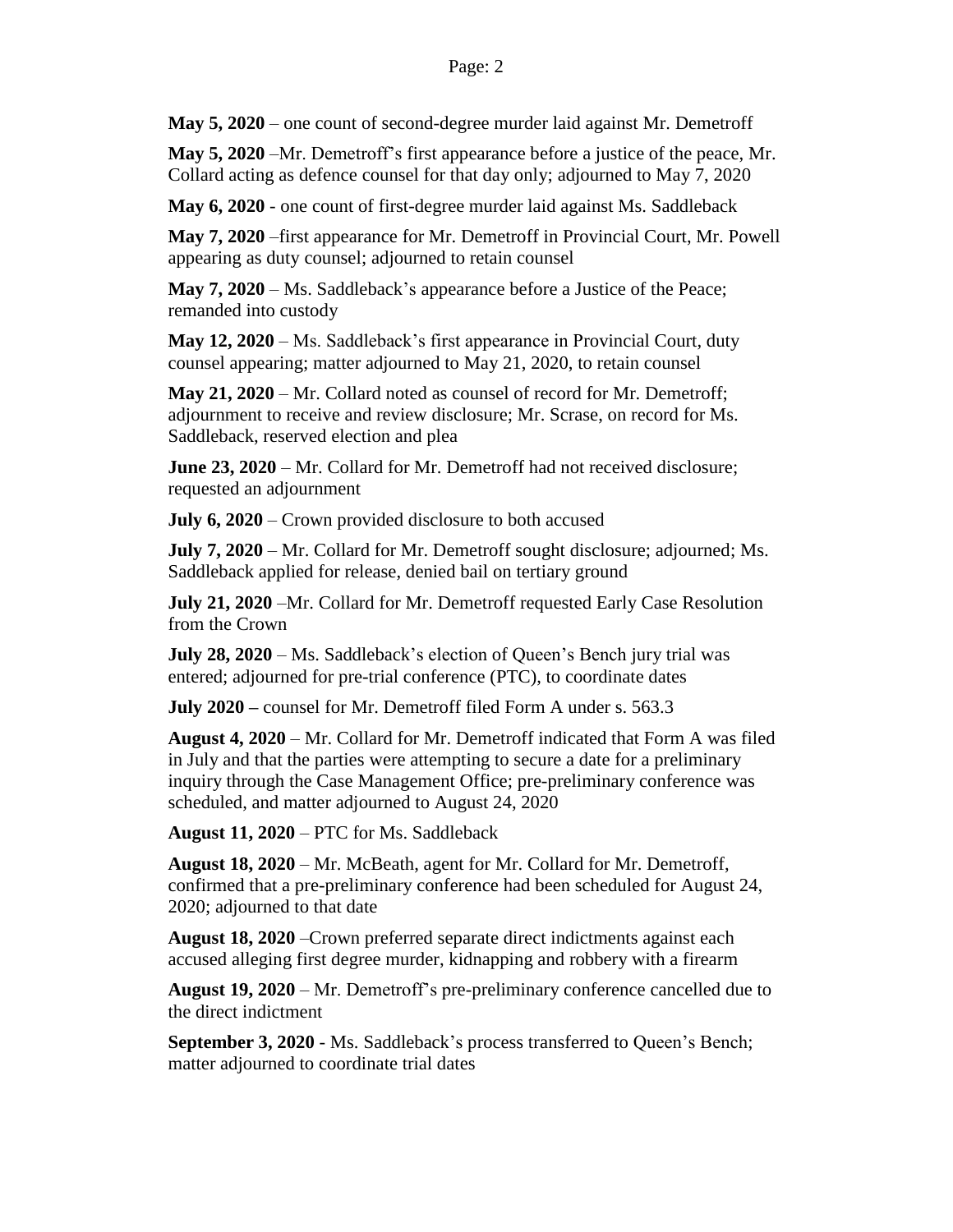**September 8, 2020** –first appearance by Mr. Collard for Mr. Demetroff in Queen's Bench; process transferred; adjourned for scheduling, to receive instructions and for discussions with assigned Crown

**September 15, 2020** – Queen's Bench jury trial dates of January 31 to February 18, 2022 held for Ms. Saddleback; defence could accommodate court offering of November 29 to December 17, 2021; Crown directed to confirm whether those dates worked with assigned prosecutor's schedule

**September 22, 2020** – Mr. Demetroff's jury trial confirmed for March 7 to 25, 2022 by Ms. McBeath, student-at-law, agent for Mr. Collard; Crown indicated these were the "earliest dates"

**September 29, 2020** - trial dates for Ms. Saddleback of January 31 to February 18, 2022 confirmed; note on endorsement: "no earlier trial dates"

**November 6, 2020** – Mr. Scrase withdrew as counsel of record for Ms. Saddleback and Mr. King retained; trial dates maintained

**November 17, 2020** – Mr. King confirmed as counsel for Ms. Saddleback

**December 2, 2020** *-* Mr. Demetroff's PTC pre-booked for February 26, 2021

**December 15, 2020** –Mr. Collard withdrew as counsel of record for Mr. Demetroff, Mr. Phypers goes on the record; trial dates of March 8 to 25, 2022 preserved

**February 5, 2021** – PTC for Mr. Demetroff; he wished to re-elect to judge alone; DNA results had been received by police, but Crown had not yet received the report

**March 17, 2021** - Crown received final disclosure and provided it to both accused, including witness transcripts, autopsy reports, DNA and Forensic lab reports, CODIS hit notification, FIS continuation report, Text App Tech Dump results, remaining officer notes, and ERC call information

**June 18, 2021** – separate PTCs for Mr. Demetroff and Ms. Saddleback; Crown indicated intention to apply for joinder; Mr. Phypers agreed that the test for joinder was made out and would put that on the record at the next arraignment court appearance on June 29, 2021; Mr. King was not available for the March 7 to 25, 2022 trial dates, which were to be vacated, but could accommodate an extra week after the January 31 to February 18, 2022 trial dates, depending on Mr. Phypers' availability; Mr. Phypers had a *Jordan* application to be heard on July 16, 2021 for a matter scheduled during the Saddleback trial dates; if that matter would not be proceeding, he would be available

**June 24, 2021** –replacement Indictment dated June 21, 2021 filed, joining the Demetroff and Saddleback matters

**June 29, 2021** – counsel for Mr. Demetroff and Ms. Saddleback appeared; Ms. Saddleback's trial dates were January 31 to February 18, 2022; Mr. Demetroff's were March 7 to 25, 2022; Crown applied for joinder; Mr. Phypers indicated they "conceded that the test for joinder was made out" but stated that "any delay that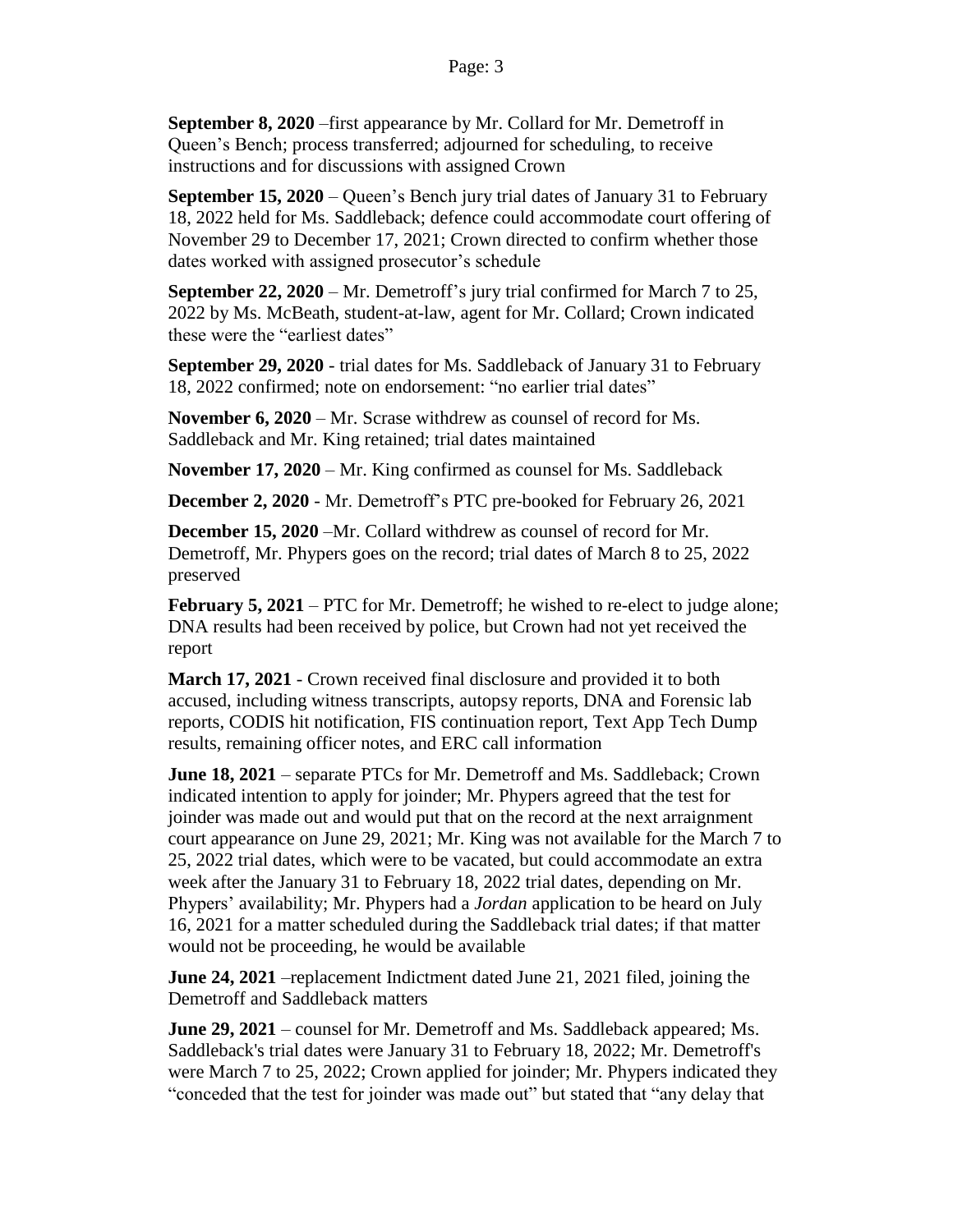arises as a result of this joinder… I would put in the hands of the… Crown prosecution"; Mr. King, counsel for Ms. Saddleback, was not available for the Demetroff trial dates and those dates were vacated; Mr. Phypers had a scheduling conflict with the Saddleback trial dates but was awaiting the disposition of an unrelated application which would have freed him up for those dates; he indicated that he hoped to know within approximately two weeks whether he could be free on those dates; Mr. Phypers indicated his intention to re-elect to judge alone to assist with scheduling; Saddleback trial dates held pending confirmation Mr. Phypers was available; matter adjourned to July 20, 2021 to await the disposition of Mr. Phypers' unrelated matter

**July 20, 2021** - Mr. Phypers was still awaiting news of his unrelated matter to determine whether he was available for the Saddleback trial dates and requested adjournment to August 10, 2021; Saddleback trial dates continued to be held

**August 6, 2022 –** parties exchanged correspondence: Mr. Phypers had indicated he was not available between January and June 2022 with the exception of May 2022 but the Court did not have any availability in May 2022; next available dates after June 2022 were November 7 to 25, 2022; J. Wegener for Ms. Saddleback indicated that he and Mr. King could accommodate those dates and would be available for earlier dates as well

**August 10, 2021** – Queen's Bench jury trial re-scheduled to November 7 to 25, 2022; S. King and Crown counsel were still available for Saddleback trial dates January 31 to February 18, 2022; Crown was seeking an indication as to whether Mr. Phypers was available on those dates; Mr. Tootoosis, agent for Mr. Phypers, reported that according to his calendar he was still booked for a *Charter* argument for those dates; Crown asked to set the trial for November 7 to 25, 2022; Ms. Bullerkist, agent for Mr. King, said he had earlier availability and could make the January dates work; Crown indicated the parties had been trying to get earlier dates; Saddleback trial dates were preserved in case disposition in Mr. Phyper's unrelated matter gave him availability for January 31 to February 18, 2022.

**September 10, 2021** - PTC was held; Mr. Phypers advised he was unavailable for the Saddleback trial dates; trial dates of January 31, 2022, to February 18, 2022, released

**November 9, 2021** – Larry Hobden, Senior Court Leader of Wetaskiwin Court of Queen's Bench, emailed all parties advising that the Court now had three weeks available from March 28 to April 14, 2022; Crown responded it was available for those dates; Mr. King, counsel for Ms. Saddleback, advised he was not available for those dates; Mr. Phypers, counsel for Mr. Demetroff, did not respond to the email

**December 6, 2021** – bail application for Mr. Demetroff denied on secondary and tertiary grounds

**December 17, 2021-** Krista Bremness, paralegal for Crown Prosecutor's Office, asked Larry Hobden to canvas a summer sitting for either Wetaskiwin or Edmonton; Mr. Hobden emailed the trial coordinator requesting consideration for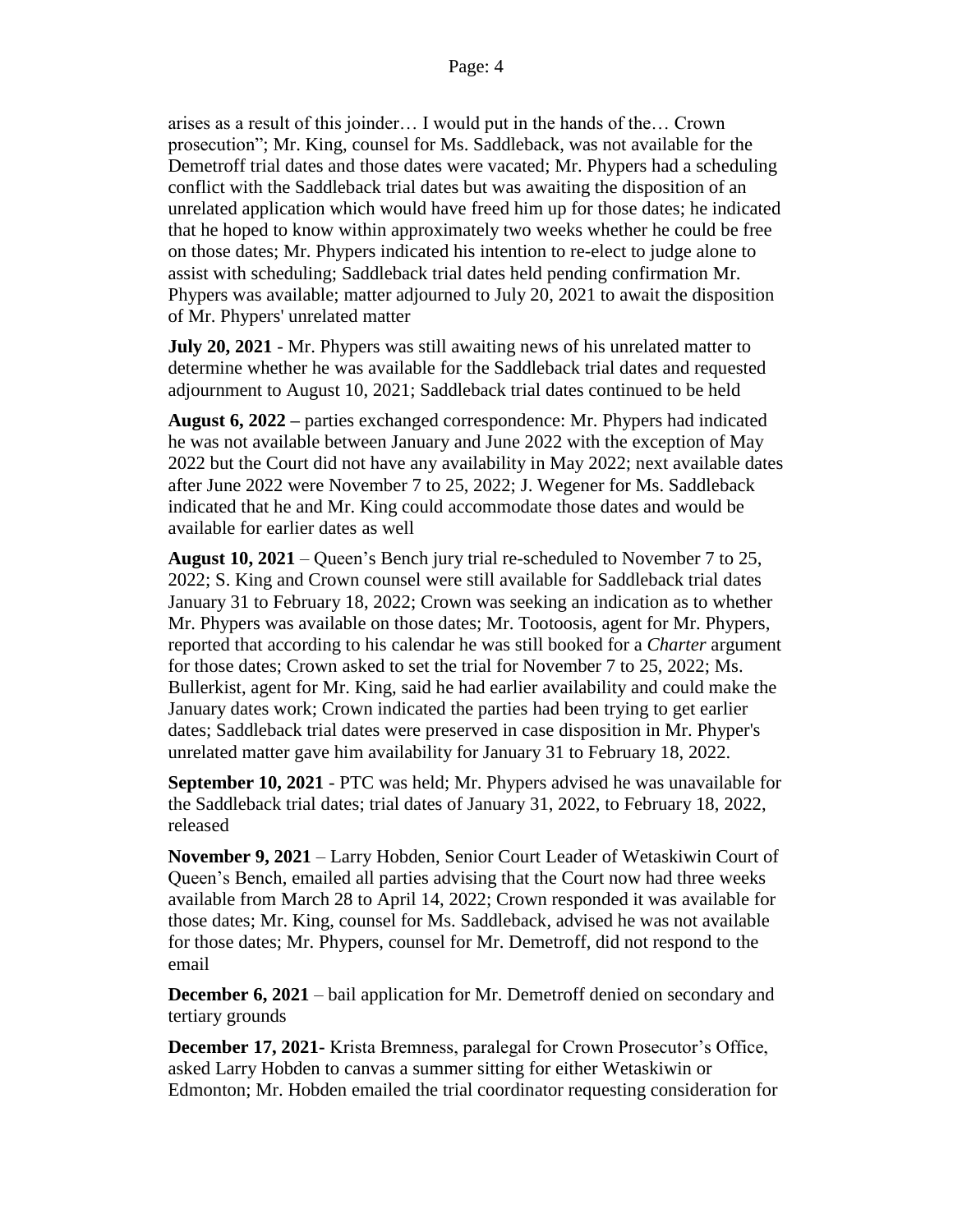a summer trial; Mr. Hobden subsequently advised in a phone conversation that he was unable to secure a summer sitting

**March 15, 2022** –matter was brought forward as Mr. Demetroff had retained new counsel; Mr. Phypers withdrew as counsel, Mr. Craig and Ms. Shiskin went on the record; they indicated they wished to preserve the scheduled trial dates and June 2 and 3, 2022 for this *Jordan* application; Ms. Bullerkist, agent for Mr. King, also instructed to maintain both sets of dates

## **III. Analysis**

[4] Section 11(b) of the *Charter* entitles any person charged with an offence the right to be tried within a reasonable time. The Supreme Court in *R v Jordan*, 2016 SCC 27 and *R v Cody*, 2017 SCC 31 established a ceiling of 30 months for cases going to trial in superior courts, beyond which the delay is presumptively unreasonable. The presumptive ceiling accounts for acceptable institutional and inherent delays and includes reasonable time for defence preparation, requests, and motions, even when the court and the prosecution are ready to proceed.

[5] In *R v Mamouni*, 2017 ABCA 347 at para 57, leave denied [2018] SCCA No 176, the Court of Appeal endorsed the summary of the *Jordan* analytical framework set out in *R v Coulter*, 2016 ONCA 704 at paras 34 to 59.

## **A. Step 1: Calculate Net Delay**

## **1. Total Delay**

[6] The total delay from the date of the charges to the actual or anticipated end of trial is 30 months and 21 days for Mr. Demetroff, and 30 months and 19 days for Ms. Saddleback.

## **2. Defence Delay**

[7] Net delay is determined by subtracting defence delay from the total delay. Defence Delay may result from:

#### **a. Waiver**

[8] Neither accused clearly and unequivocally waived their s. 11(b) rights in this case.

# **b. Delay caused solely by the conduct of the defence**

[9] Both accused submit that no period of delay was caused solely by the conduct of the defence.

[10] Crown submits that there is total defence delay of 5 months and 23 days in the Demetroff matter, and of 1 month and 14 days in the Saddleback matter.

#### **i) Adjournment Requests by Mr. Demetroff's counsel**

[11] Mr. Phypers asked for adjournments from June 29 to August 10, 2021 pending the outcome of an application in an unrelated matter.

[12] Mr. Demetroff's counsel argues this is inherent or intake delay, which was not occasioned solely or directly by defence, but rather by the Crown's late joinder application. Counsel submits that the Crown was on notice that defence would take the position that any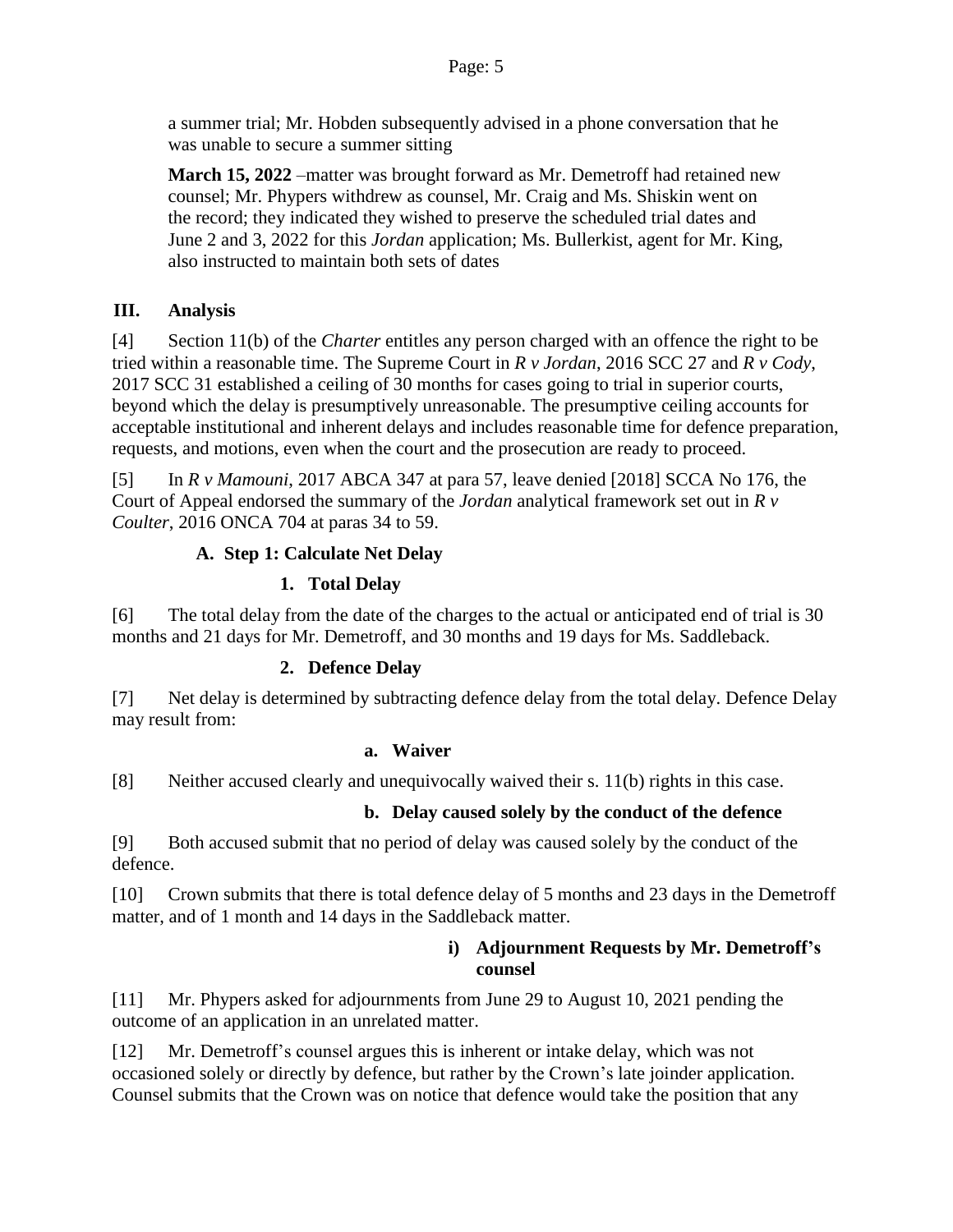delay caused by joinder would fall to the Crown. Had the Crown joined the parties when it preferred an indictment against Mr. Demetroff, this delay would not have been necessary as the scheduling issue would not have arisen. Counsel submits the decision to await a resolution in another matter that could free up counsel's schedule was an active good faith step to reduce delay by attempting to preserve the Saddleback trial dates. Moreover, during that adjournment, the parties began to canvass alternative dates.

[13] Crown argues that these requested adjournments to await disposition of an application in an unrelated matter resulted in delays solely caused by Mr. Demetroff's counsel and amounted to defence action that was not taken to respond to the charges in this case. Crown submits that Mr. Demetroff cannot request adjournments and then use them to argue that he has not been tried within a reasonable time.

[14] The initial adjournment request on the record on June 29, 2021, was due to an application in another matter scheduled for July 16, 2021. Mr. Phyper indicated that he hoped to know within approximately two weeks whether he could be free on the January/February 2022 dates. The matter was adjourned for three weeks - to July 20, 2021 - for that purpose. On July 20, 2021, Mr. Phypers was still awaiting news of the resolution of his other matter. Mr. Phypers requested a further adjournment to August 10, 2021. On August 10, 2021, Mr. King and Crown counsel were still available for the Saddleback trial dates in January/February 2022. Crown was seeking an indication as to whether Mr. Phypers was available on those dates. Mr. Tootoosis appeared as agent for Mr. Phypers, checked Mr. Phypers' calendar and reported he was unavailable, and the Crown asked to set the trial for November 7 to 25, 2022.

[15] Although counsel for Mr. Demetroff submits these adjournment requests were positive active steps in this case, they were, in fact, adjournments granted at his request due to an unrelated matter which delayed scheduling of the trial dates in this matter. They were caused solely and directly by Mr. Phypers. The initial adjournment was not unreasonable as he expected to know within two weeks whether he would be available for the Saddleback trial dates. However, three weeks later he did not have an answer and there was no indication as to when he could then reasonably expect that the decision in the unrelated matter would be rendered. Mr. Phypers did not appear on August 10, 2021. The agent who appeared for Mr. Phypers on that date did not give any further information about when that decision would reasonably be expected, and the Crown requested to set dates without further awaiting Mr. Phypers' news on the outcome in relation to his other matter.

[16] In the result, the initial adjournment of 21 days reflected a non-frivolous step by defence counsel to seek a short adjournment to determine availability for the Saddleback trial dates based on a time estimate for an expected decision in the other matter. However, there was no similar rationale for the subsequent adjournment of 20 days from July 20, 2021, to August 10, 2021, other than an expectation that a decision would be rendered at some unknown point in the future. As such, it became a frivolous adjournment request. Nor was it an action legitimately taken to respond to these charges. Therefore, this 20-day second adjournment constitutes defence delay in relation to Mr. Demetroff.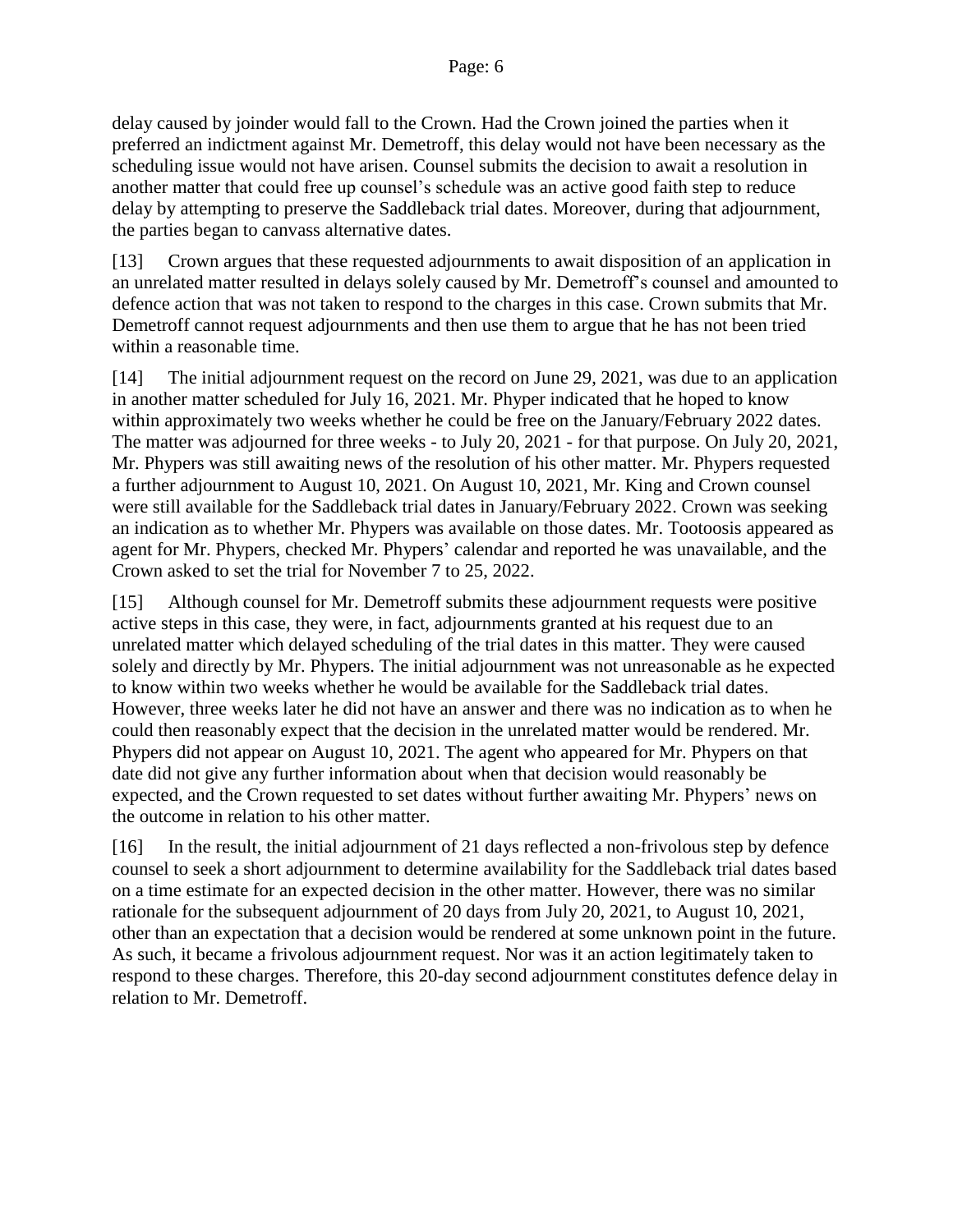## **ii) Unavailability**

## **Mr. Demetroff**

[17] Crown notes that three sets of trial dates were provided where the Court and Crown were ready to proceed with the joint trial but at least one of the Applicant's counsel was not: January 31 to February 18, 2022; March 7 to March 25, 2022; and March 28 to April 14, 2022.

[18] The trial dates of March 7 to March 25, 2022 were originally accepted on September 21, 2020, but were released on June 29, 2021 after co-counsel for Ms. Saddleback indicated he was unavailable.

[19] Mr. Phypers was unavailable for the Saddleback trial dates in January/February 2022 which were provided to him no later than June 18, 2021, during a PTC when joinder was discussed, approximately seven months prior to the start date.

[20] The trial dates of March 28 to April 14, 2022, were provided to Mr. Phypers on November 9, 2021, by email, approximately four months prior to the start date. Mr. Phypers did not respond. In subsequent scheduling discussions, it was communicated that he had indicated he was unavailable until after June 1, 2022, except for May. The trial dates of November 7 to 25, 2022 were the Court's first available trial dates after June 1, 2022.

#### **Ms. Saddleback**

[21] Ms. Saddleback's original trial dates were released in September 2021 after Mr. Phypers did not confirm his availability. The other two sets of trial dates were rejected by Ms. Saddleback's counsel due to Mr. King's unavailability.

[22] Mr. King was aware of the March 2021 Demetroff trial dates in at least June 2021, approximately seven months prior to the start date. He was unavailable to proceed when the Crown, Court and co-counsel were available to proceed.

[23] Mr. King was advised of new March trial dates on November 9, 2021, by email, approximately four months prior to the start date. He was unavailable to proceed when the Crown and Court were available to proceed.

## **Characterization of Delay due to Unavailability**

[24] The parties disagree on how to properly characterize delay due to defence unavailability for trial with these jointly charged accused. Crown submits that each defence counsel's unavailability is delay in relation to that counsel's client. Counsel for the Applicants submit that Crown caused all of the delay by the timing of the joinder of the accused and no related delay should be attributed to them.

[25] The majority in *Jordan* stated:

64 ... the defence will have directly caused the delay if the court and the Crown are ready to proceed, but the defence is not. The period of delay resulting from that unavailability will be attributed to the defence. However, periods of time during which the court and the Crown are unavailable will not constitute defence delay, even if defence counsel is also unavailable.

[26] Counsel noted that there is some uncertainty in the case law in relation to a number of issues relating to delay in cases of jointly charged accused.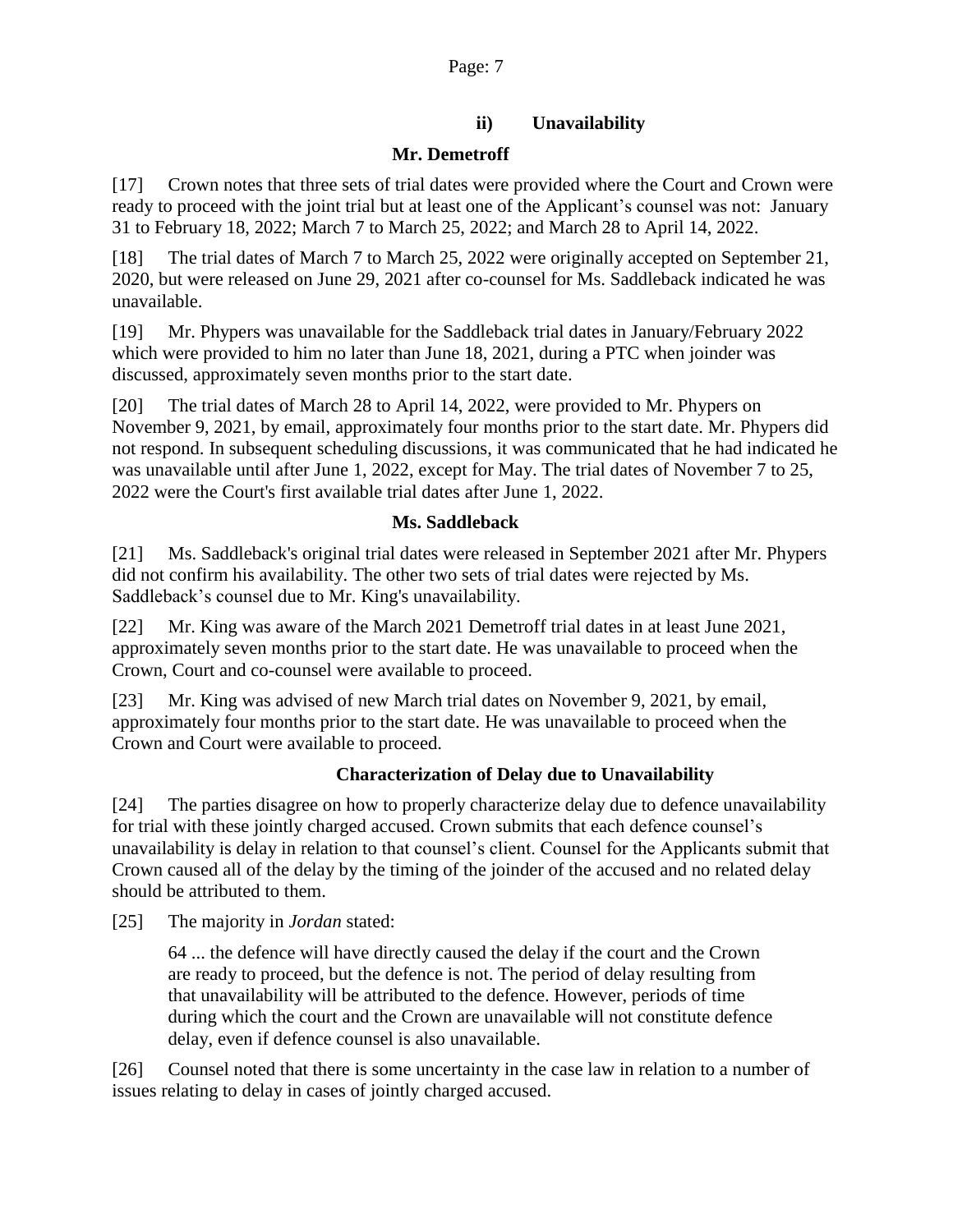[27] The majority in *R v Gopie*, 2017 ONCA 728 took an individualized approach to the attribution of defence-caused delay in cases of jointly charged accused. In *Gopie*, the Court of Appeal held at para 142 that provided it is in the best interests of justice to proceed jointly against co-accused, delays resulting from the fact that there are jointly charged accused are considered under the exceptional circumstances analysis in *Jordan*.

[28] The Supreme Court in *R v Yusuf*, 2021 SCC 2 declined to address the issue of whether and in what circumstances multiple accused should be treated communally as opposed to individually when assessing defence delay under s. 11(b). The Court of Appeal in that case (*R v Pauls*, 2020 ONCA 220) had cited *R v Albinowski*, 2018 ONCA 1084, *R v Brissett*, 2019 ONCA 11 and *R v Singh*, 2016 BCCA 427 in which the Courts held that an individualized approach to calculating delay may not be appropriate where accused persons are proceeding through the system as a collective and scheduling challenges arise "directly and inevitably" from their joint situation: *Albinowski* at para 37. See also *R v Chung*, 2021 ONCA 188 at para 195, leave denied on other grounds [2021] SCCA No 320.

[29] The Court of Appeal in *Pauls/Yusuf* concluded that certain delays resulting from one counsel's unavailability were the direct result of scheduling challenges arising from the joint prosecution and were neither predictable nor within the control of the Crown. Therefore, such delays were deducted as defence delay in relation to the accused whose counsel was unavailable and as delay arising from a discrete event in relation to the other accused. Where all counsel, including the Crown, were unavailable for some periods during a span of time, the trial judge allocated some of the delay jointly to the defence and the remaining delay to the Crown. The Court of Appeal commented at para 53 that where appropriate, this form of communal allocation may avoid microscopic assessments of delay periods, a practice of which the Supreme Court disapproved in *Jordan*.

[30] In *R v Jeha*, 2019 ABQB 44, aff'd 2020 ABCA 453, leave denied [2021] SCCA No 48, the Court reviewed Ontario jurisprudence including *Gopie*, and the Alberta cases of *Mamouni* and *R v Mullen*, 2018 ABQB 831, concluding that *Jordan/Cody* established and intended to establish a nearly bright line rule ascribing unavailability of defence counsel as defence delay.

[31] The Applicants' counsel distinguish these "bright-line" decisions as they did not deal with rescheduling, citing *R v Pugh*, 2021 BCCA 293 at para 73, *R v Nazarek*, 2017 BCSC 2340 at para 135 and *R v Baron*, 2017 ONCA 772 at para 50 regarding the need to assess the effect of relatively small timing delays that have a cascading effect. Defence says the proximate and dominant cause of delay in this case was the Crown's decision to wait to join the two accused's matters. The Crown decided to do so even though it was on notice that defence counsel for Mr. Demetroff was booked for the dates scheduled for the Saddleback trial, and there was a real risk of a presumptive breach. The Applicants' counsel rely on the pre-*Jordan* case of *R v Godin*, 2009 SCC 26 for the proposition that defence counsel are not required to hold themselves in a state of perpetual availability - they are only required to be reasonably available.

[32] Crown in this case does not attempt to attribute periods of one counsel's unavailability to the other accused. Crown argues that an accused cannot use their own counsel's unavailability for trial as both a sword for bringing a delay application, and a shield against deductions of defence delay or exceptional circumstances in the application: *R v Wu*, 2017 BCSC 2373 at para 64, cited in *Jeha* at para 42.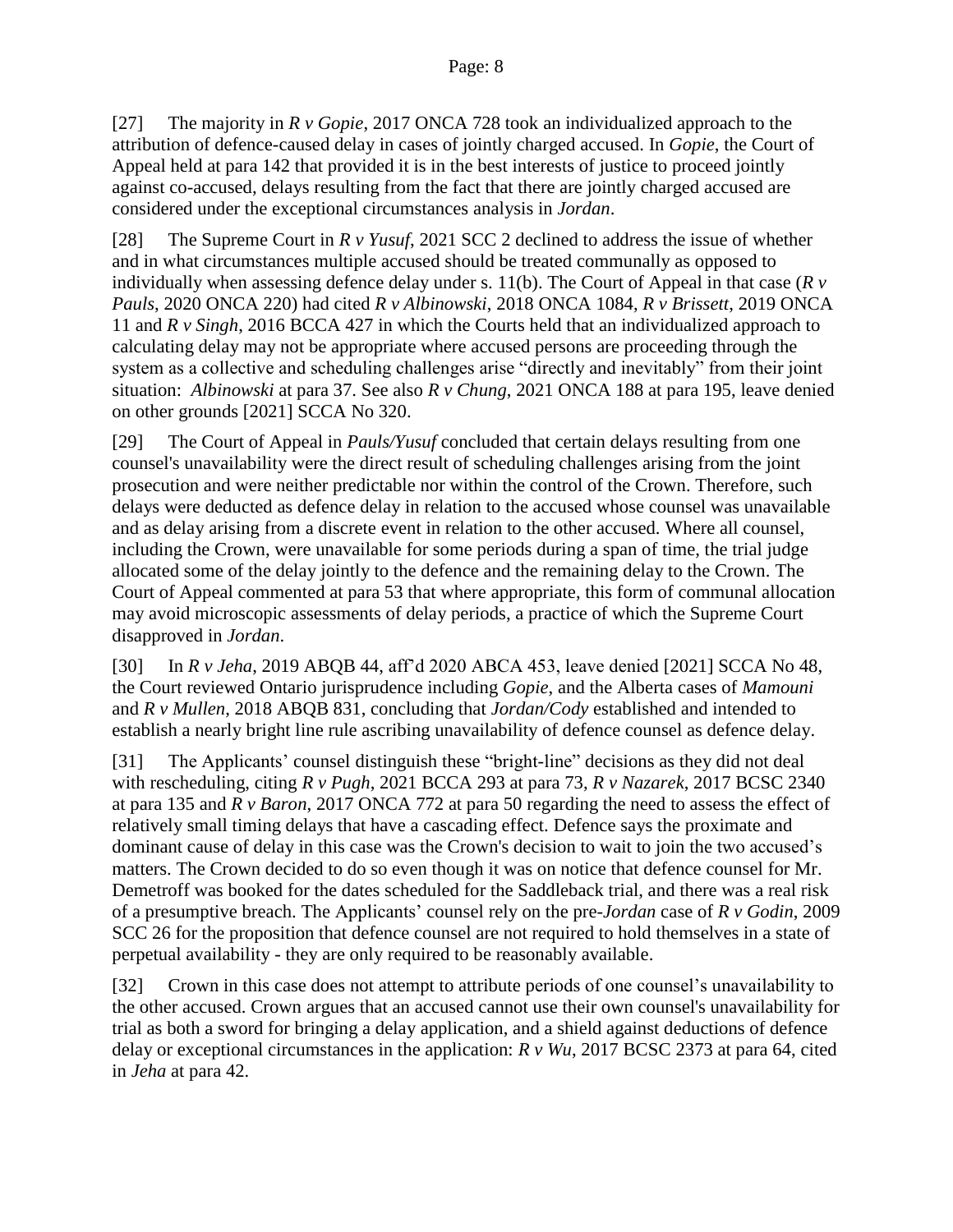[33] Further, Crown cites *R v Balogh*, 2020 BCCA 96 at para 25 in which the Court stated that *Godin* does not stand for the categorical proposition that when the Crown is the cause of an adjournment, all delay until defence counsel has availability to reset the matter must be attributed to the Crown; rather, common sense must be used in the allocation of responsibility for delay.

[34] In *R v Grant*, 2022 ONCA 337, although the trial judge had applied the individualized approach espoused by the majority in *Gopie*, she had noted that neither co-accused had applied for severance and, in any event, there could never have been a legally justifiable severance in the circumstances as the interests of justice required a joint trial. The Court of Appeal stated that while counsel may not be required to hold themselves in a perpetual state of availability, a court is entitled to take into account the reasonableness of the length of time a holder of the s. 11(b) right wishes to delay the start of a trial in order to have counsel of his choice.

[35] At the time Crown applied for joinder in this case, defence counsel acknowledged that joinder was appropriate in the circumstances. There was no objection to the joinder application. There was no application to sever at any point in time, in particular when it appeared scheduling might become an issue. Defence was made aware of the joinder and scheduling issue at least seven months prior to the Saddleback trial dates. This was not on the eve of trial. To put it in context, Mr. Phypers went off the record as Mr. Demetroff's counsel and current counsel came on in March 2022, less than eight months before the current trial dates and two and a half months before the two days scheduled for this application. It is difficult to square that information with the argument that the timing of the Crown's joinder decision did not reasonably allow for scheduling by defence counsel.

[36] Three sets of trial dates were proposed and rejected for the period from January to June 2022. The Court and Crown were available for all of the dates proposed. The Crown inquired as to the possibility of summer sittings, which were not available from the Court. The next earliest dates were the current trial dates.

[37] While I am mindful of the Applicants' argument that the Crown should have applied for joinder earlier and that defence is not required to remain perpetually available, I am not persuaded that the circumstances of this case justify departing from the principle that each accused bears the delay relating to periods when Crown and Court are available, but the accused's own counsel is not.

## **c) Calculation: Mr. Demetroff**

[38] Mr. Demetroff's counsel was not available for the January/February 2022 dates and did not respond with respect to the proposed dates of March 28 to April 14, 2022. The Court, Crown and Ms. Saddleback were available to proceed on the earlier dates; the Court and Crown were available to proceed on the later dates. This amounts to additional defence delay of 37 days attributable to Mr. Demetroff.

## **d) Calculation: Ms. Saddleback**

[39] Ms. Saddleback's counsel was not available for the March 7 to March 25, 2022, dates or for the March 28 to April 14, 2022, dates. Court and Crown were available to proceed on those dates. Mr. Demetroff was available to proceed on the earlier dates. This amounts to defence delay totalling 35 days attributable to Ms. Saddleback.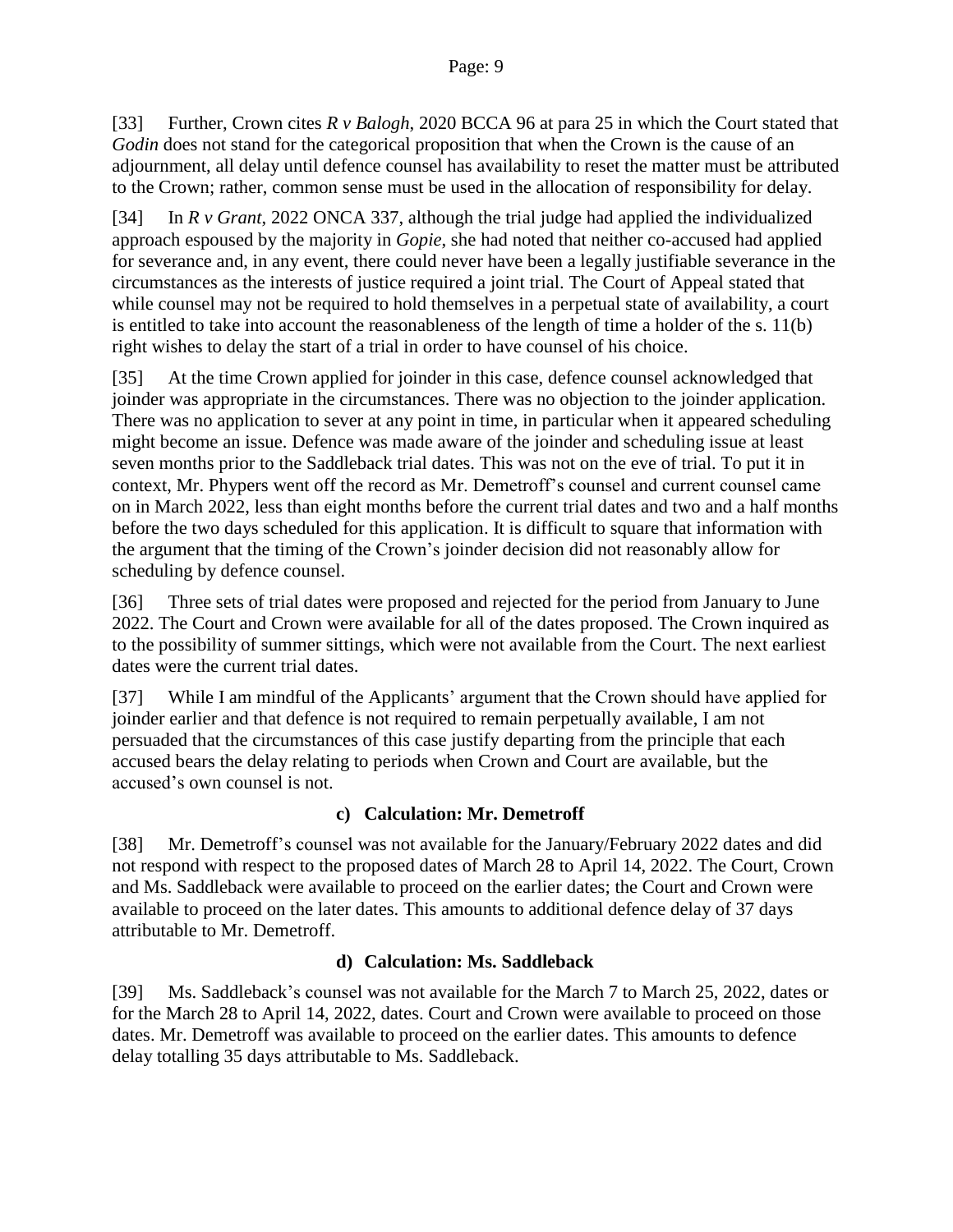## **B. Step 2: Determine the Presumptive Ceiling**

[40] The presumptive ceiling is 30 months for cases in superior courts.

## **C. Step 3: Calculate Net and Remaining Delay**

[41] Deducting the defence delay of 20 days in Mr. Demetroff's case for the second requested adjournment and the unavailability of counsel for two sets of trial dates totalling 37 days results in a deduction of 57 days for Mr. Demetroff.

[42] Deducting defence delay in relation to unavailability of counsel for two sets of trial dates results in a deduction of 35 days for Ms. Saddleback.

[43] As a result, the net delay for each Applicant is below the presumptive ceiling and therefore presumptively reasonable.

#### **1. COVID-19 Adjournments as a Discrete Event**

[44] Although the net delay falls below the presumptive ceiling, I will address Crown's submission that the imposition of COVID-19 measures by the court administration constituted an exceptional circumstance as a discrete event which was reasonably unforeseen and unavoidable, and not able to be reasonably remedied once it arose. Crown reasons that some time should be deducted in recognition of the impact on scheduling.

[45] The Court's Master Orders 3, 4 and 5 resulted in adjournments of criminal proceedings and trials for multiple week periods from May 5, 2020, to June 8, 2021. Resulting adjournments have been taken into account on other s. 11(b) applications where the proceedings were in fact adjourned as a direct result: see, for example, *R v Kalashnikoff*, 2021 ABQB 327 at paras 13-34; *R v Pettitt*, 2021 ABQB 84.

[46] In *R v Ghraizi*, 2022 ABCA 96, Crown made arguments similar to those raised here. The Court of Appeal restored the trial judge's decision which included a determination that no delay after the rescheduled date due to a COVID-19 adjournment was occasioned by the pandemic reduction of services.

[47] As the Master Order adjournments do not appear to have directly resulted in adjournment of any trial dates or relevant proceedings in these matters, their impact on the delays relating to these Applicants cannot be quantified as an exceptional discrete event.

# **D. Step 4: Remaining Delay is Greater than the Presumptive Ceiling**

[48] The remaining delay is not greater than the presumptive ceiling.

# **E. Step 5: Net Delay or Remaining Delay is Less than the Presumptive Ceiling**

[49] The Applicants submit that even if the net or remaining delay is less than the presumptive ceiling, the delay is unreasonable as it should have taken much less than 30 months to bring this matter to trial.

[50] The *Jordan* framework at paras 48, 82-91, 105, allows for a finding of a breach of s. 11(b) even where the presumptive ceiling has not been reached. The onus is on defence. A stay may issue in such a case where the defence establishes that:

a) it took meaningful steps to demonstrate a sustained effort to expedite the proceedings, and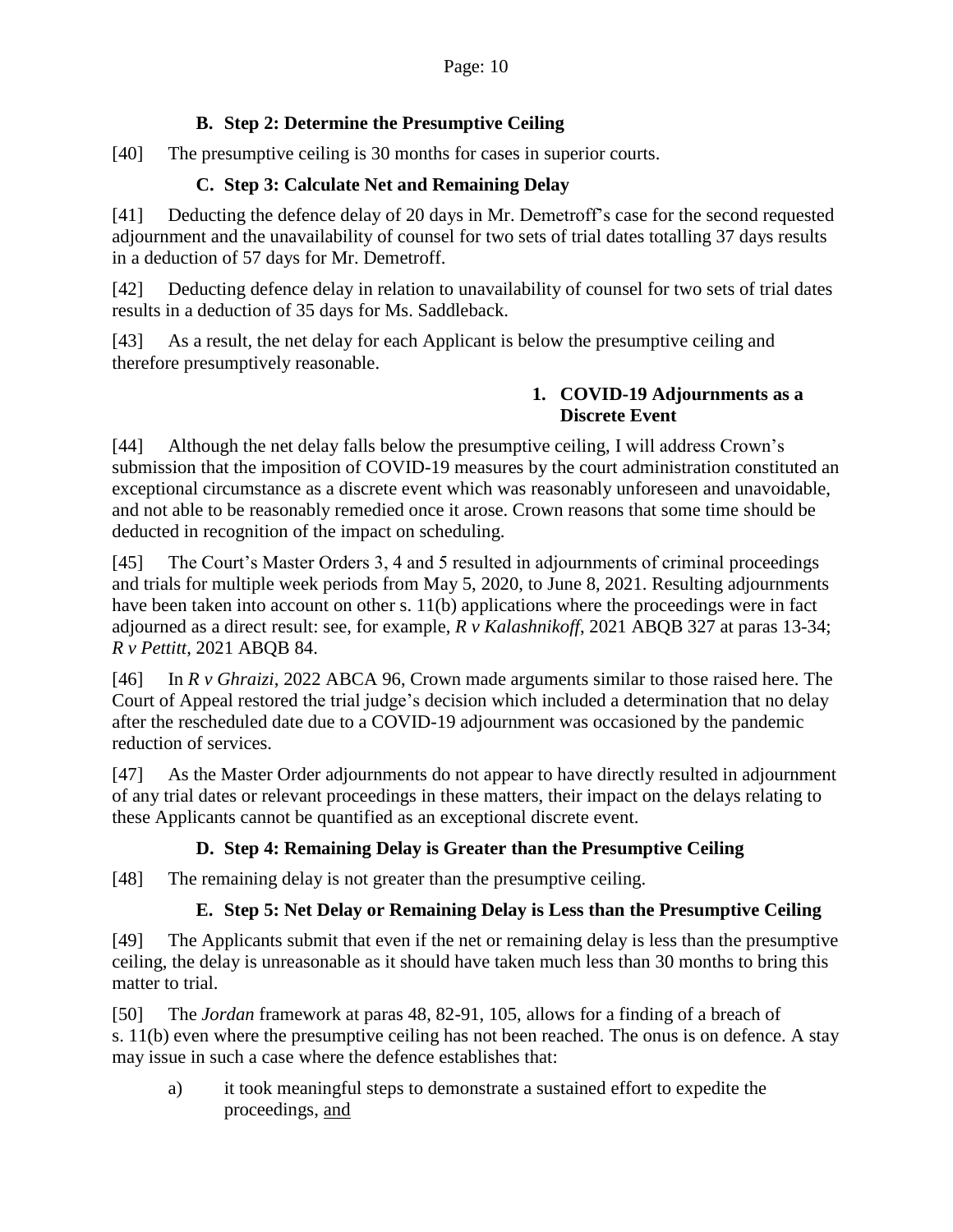b) the case took markedly longer than it reasonably should have. The reasonable time requirement will depend on factors including Crown efforts to expedite the proceedings, local considerations and the complexity of the case.

#### **2. Meaningful Steps by Defence to Expedite Proceedings**

[51] The Court in *Jordan* at para 137 and *Cody* at para 36 emphasized that a proactive approach is required to prevent unnecessary delay by targeting its root causes, and that all participants in the criminal justice system share this responsibility.

[52] With respect to the duty on defence, the majority in *Jordan* held:

85 To satisfy this criterion, it is not enough for the defence to make token efforts such as to simply put on the record that it wanted an earlier trial date. Since the defence benefits from a strong presumption in favour of a stay once the ceiling is exceeded, it is incumbent on the defence, in order to justify a stay below the ceiling, to demonstrate having taken meaningful and sustained steps to be tried quickly. While the defence might not be able to resolve the Crown's or the trial court's challenges, it falls to the defence to show that it attempted to set the earliest possible hearing dates, was cooperative with and responsive to the Crown and the court, put the Crown on timely notice when delay was becoming a problem, and conducted all applications (including the s. 11(b) application) reasonably and expeditiously. At the same time, trial judges should not take this opportunity, with the benefit of hindsight, to question every decision made by the defence. The defence is required to act reasonably, not perfectly.

[53] In a recent comment on defence's duty to act, the majority in *R v JF*, 2022 SCC 17 noted at para 36 that by the time the trial dates are set, the parties are generally in a position to know whether the trial delay will exceed the applicable presumptive ceiling, and the defence can raise any concerns it may have.

[54] Crown submits that defence counsel have made no efforts to reduce trial time despite multiple PTCs. Crown notes that no progress has been made which would enable the Crown to reduce the 20 anticipated Crown witnesses and the total trial time.

[55] The Applicants submit their counsel discharged the onus to take meaningful steps to expedite proceedings, noting that defence is expected to act reasonably, not perfectly.

[56] Mr. Demetroff's counsel did put on the record that he would take the position that delay resulting from the Crown's joinder of the accused should be attributed to the Crown. However, according to *Jordan*, this was simply a "token" step.

[57] Mr. Demetroff's counsel submits that the adjournment requests awaiting the decision in the unrelated matter were aimed at preserving trial dates. I have found that the first adjournment was not frivolous. However, once it was clear a decision would not be forthcoming when anticipated, the further adjournment was unjustified and unproductive.

[58] Both Applicants take the position that the timing of the Crown's joinder decision essentially sealed their fate in terms of a s. 11(b) breach due to delay, characterizing it as a "ripple" that led to a cascading delay. However, no defence counsel opposed the Crown's joinder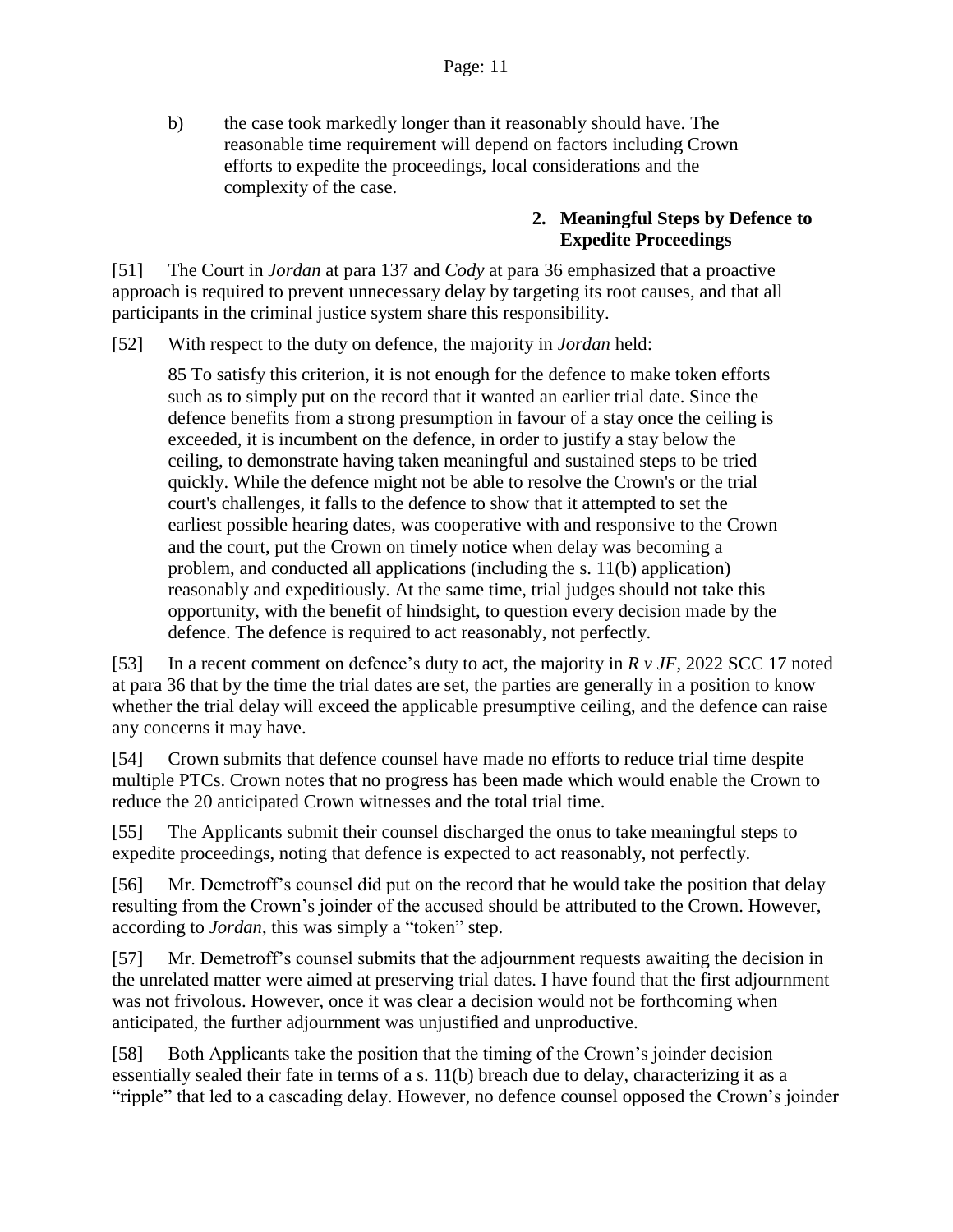application for any reason, including on the basis that it was late and would result in breach of their s. 11(b) rights. Nor was there any application to sever once it became apparent that scheduling of the trial in a timely fashion would be an issue. The November 2022 trial dates were set in August of 2021. Therefore, defence counsel were aware of the s. 11(b) implications of the new trial dates for well over a year.

[59] While defence counsel did participate in scheduling discussions (except for Mr. Phypers' failure to respond to the November 9, 2021, email), these discussions, initiated by the Crown, do not amount to proactive steps by defence to expedite the trial.

# **Did the Case take markedly longer than it reasonably should have?**

## **a. Crown Efforts to Expedite the Proceedings**

[60] The Applicants acknowledge that the Crown took steps to expedite the proceedings. For example, Crown assisted in coordinating PTCs, actively took steps to accommodate scheduling, and preferred a direct indictment in each case approximately four months after the initial charges were laid.

[61] While there were two sets of trial dates for defence to consider following joinder, the Crown also canvassed alternative dates throughout July and August of 2021 and was able to obtain and offer in November 2021 alternative trial dates of March 28 to April 14, 2022. When those dates were rejected by counsel, the Crown canvassed alternative trial dates at both Wetaskiwin and Edmonton courthouses during the summer months. Unfortunately, the Court had no summer availability for a three-week jury trial.

[62] In all of the circumstances of this case, the Crown's conduct does not reflect the culture of complacency towards delay which the Court in *Jordan* sought to address.

[63] However, the Applicants say that the Crown's timing of its decision to join the accused overshadows its efforts to expedite the matter. That brings me to consideration of the complexity of the case.

# **b. Complexity of the Case**

[64] The Crown submits that this matter is complex. In addition to the fact that the interests of justice strongly favour proceeding jointly, there is disclosure of approximately 4,700 pages and 49 hours of audio recordings, and it is anticipated Crown will call numerous lay witnesses and experts including DNA experts, firearms experts, and a medical examiner. Crown notes that no significant admissions have been made to date by either accused which would justify reducing the 20 anticipated Crown witnesses and the total trial time.

[65] The Applicants argue that this matter is not complex. They note there are only three charges, all stemming from the same date and series of events. The central issue is identity. *Voir dires* are likely to be held on evidentiary matters including hearsay statements and similar fact evidence. There may be an ancillary issue as to whether, if identity is established, advanced intoxication is sufficient to negate the *mens rea* required for murder. The Applicants say that these issues and the evidence are not particularly complex. There are only two co-accused. The only genuinely novel issue is a constitutional challenge to s. 231(5)(e) of the *Criminal Code*.

[66] The Applicants cite *R v Klassen*, 2018 ABCA 258 at para 102 in which the Court explains that while the Crown need not prove a strict causal connection between complexity and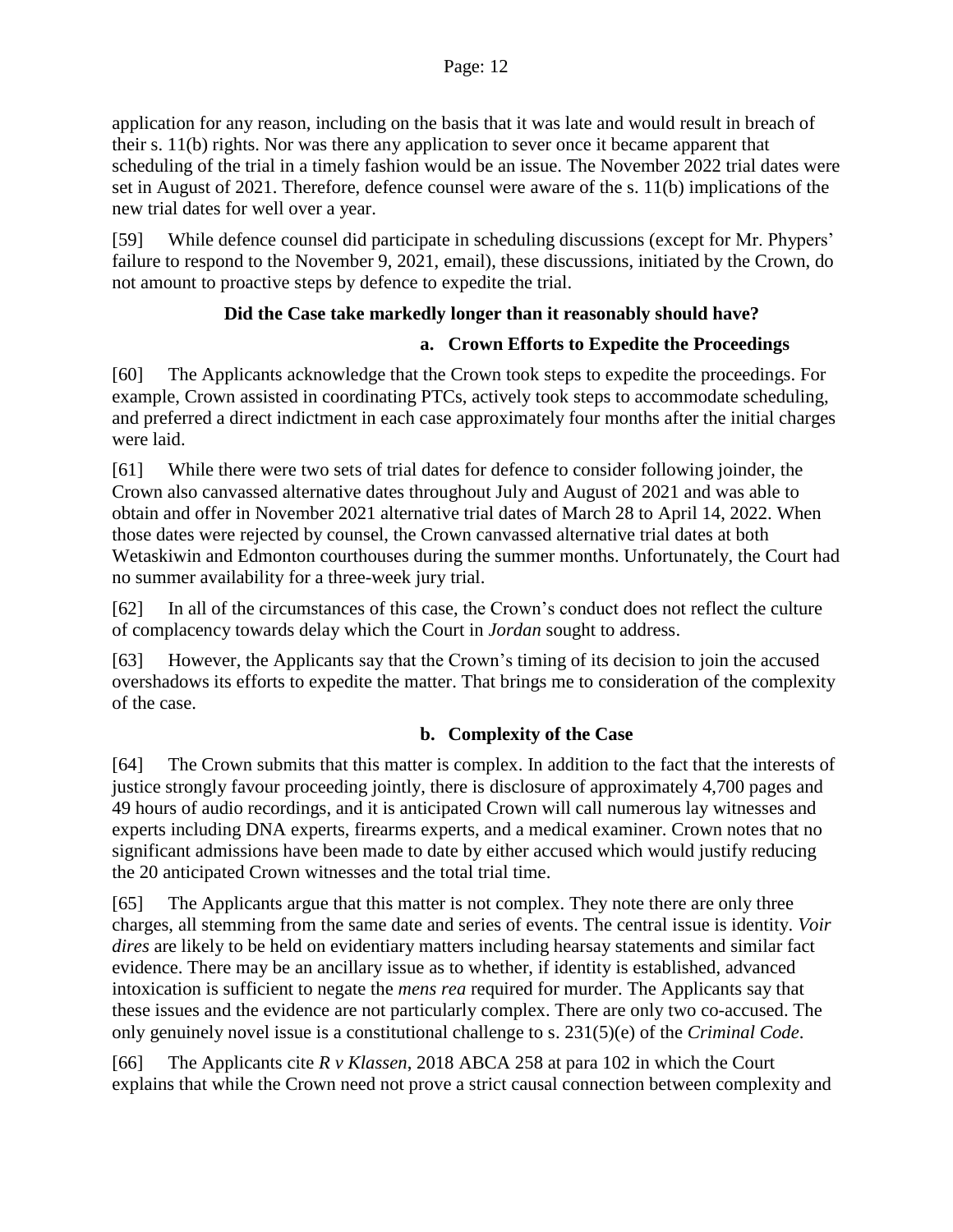#### Page: 13

delay, there must be some connection or link. They submit that even if this Court is satisfied that this case is exceptionally complex, such complexity did not contribute to delay.

[67] The Applicants again argue that the Crown was tardy in applying for joinder. They argue that the Crown should have anticipated the need for joinder as both files were in court on May 21, 2020, both files then proceeded in a similar fashion and the Crown preferred separate direct indictments against each Applicant around the same time in August 2020. Nevertheless, Crown joined the indictments many months later.

[68] The Crown received final disclosure in March 2021, including witness transcripts, autopsy reports, DNA and Forensic lab reports, CODIS hit notification, FIS continuation report, Text App Tech Dump results, remaining officer notes, and ERC call information. The Crown subsequently provided notice of its intention to apply for joinder on June 18, 2021, filed a replacement Indictment on June 24, 2021, and applied for joinder on June 29, 2021, roughly 15 weeks after receiving final disclosure. Crown does not take the position that the final disclosure contained surprising elements that led to joinder, simply that the Crown has an obligation to continually re-assess each case in the interests of justice. In doing so, it came to the conclusion that it was no longer justified to proceed separately and risk inconsistent verdicts, and therefore joinder of the accused was ultimately necessary in this case in the interests of justice.

[69] There is nothing in the material before the Court to suggest that the joinder decision or the timing of that decision was abusive, improper or unreasonable as an exercise of the Crown's discretion. Nor have the Applicants argued that to be the case. Defence counsel were aware of the joinder seven months before the first scheduled set of trial dates. The joinder inevitably resulted in the need to coordinate two defence schedules, rather than one.

[70] The majority in *Jordan* at para 77 observed that proceeding jointly against multiple coaccused, so long as it is in the interest of justice to do so, may impact the complexity of the case.

[71] In *Gopie* at para 142, the majority of the Court of Appeal held that provided it is in the best interests of justice to proceed jointly against co-accused, delays resulting from the fact that there are jointly charged accused are considered under the exceptional circumstances analysis in *Jordan*.

[72] In *R v Fitzpatrick*, 2021 ONSC 647, the Court in considering delay in the context of a severance application held that some degree of accommodation is necessary to give weight to the strong preference for joint trials, noting that in both *Jordan* and *Gopie* it was held that on the grounds of complexity, multi-accused trials may justify a departure from the *Jordan* ceiling. The Court in *Fitzpatrick* noted:

13 This only makes sense. A multiple accused trial will almost inevitably require extra time to schedule and to conduct. The situation in the instant case of one lawyer being available for a proposed trial date but not the other is common. To say that in every case, the 30-month delay limit from *Jordan* must inevitably preempt the powerful public interest in joint trials would be unsound...

[73] The Applicants argue that this case was straightforward, pointing to *R v Belle*, 2018 ONSC 7728 for the proposition that the time required to obtain earlier trial dates was a "readymade yardstick of the reasonable time requirements". They conclude that this trial could have been completed within 19 months.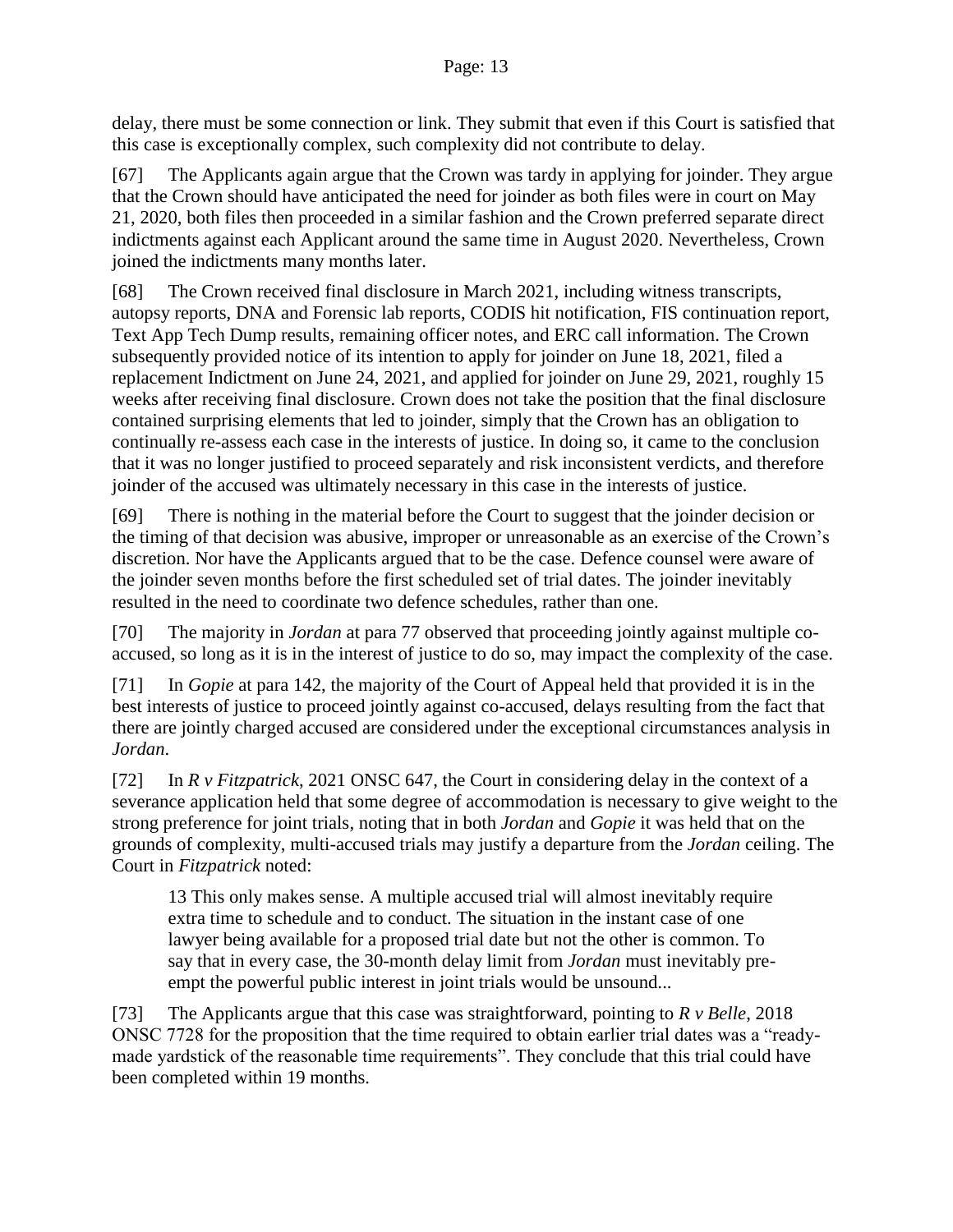[74] In *R v Campbell*, 2022 ONCA 223 at paras 24-28, the Court considered *Belle* and observed that the first trial date does not necessarily provide a marker for the reasonable time requirements of a case, for example, where there are issues with co-accused. The Court commented that there is a difference between when a trial might be completed and when it should be completed, citing the statement in *R v KJM*, 2019 SCC 55 at para 107 to the effect that the issue is not whether the case should reasonably have been completed in less time, rather it is whether the case took "markedly longer" than it reasonably should have. The Court in *Campbell* at para 31 further stated that it will be self-evident that cases in which there are more than one accused will likely take longer to get to trial because of the need to accommodate the schedules and demands of more parties and more counsel, citing *Jordan* at para 77.

[75] In *R v Arthur*, 2021 ONSC 6982 at paras 112-114, the Court accepted that the applicant could have obtained earlier trial dates if the Crown had agreed to sever him from the joint information, however the Crown's position was not arbitrary, and the Court considered it to be reasonable noting that the applicant chose not to apply for severance.

[76] Crown submits that although the decision occurred 13 months into the 30-month presumptive ceiling, the decision to join accused did not, on its own, cause unreasonable delay. While the matters were joined, the Court and Crown were available for three separate sets of long trial dates in the spring of 2022. Had both co-counsel been available for any of these three sets of trial dates, this matter could have been completed well within the 30-month presumptive ceiling.

[77] The onus is on the Applicants to establish that this case will have taken markedly longer than it should have. Given all of the features of this matter, a certain level of complexity in this case arose from the fact that there are jointly charged accused which resulted in the case taking longer than it would have if the matters had proceeded separately.

[78] The Applicants invite the Court to speculate that the joint trial could have been scheduled for the first trial dates if the Crown had decided to apply for joinder earlier. This would require the Court not only to determine that the Crown should have exercised its discretion to join the accused at some undetermined earlier point in time, but also that scheduling issues would not have arisen at that time if the Crown had done so. There is no basis for the Court to reach either of these conclusions.

# **c. Local Considerations**

[79] I have opined that the COVID-19 adjournments do not amount to a quantifiable discrete event in this case as defined in the *Jordan* case law.

[80] However, in determining whether this case will have taken markedly longer than it should have in relation to what is reasonable, the stress on our system of justice in Alberta resulting from the pandemic cannot be ignored.

[81] Although speaking in terms of exceptional circumstance, the Court in *Fitzpatrick* at para 19 remarked: "if a once in a century pandemic with the impact we have seen upon every aspect of human life is not an exceptional circumstance, then what is?"

[82] Further, courts have observed that "the criminal justice system is not a tap that can be turned off, then turned on and pick up where everything left off": *R v Boyko*, 2022 ABPC 27 at para 39, 25-47, *R v Moeketsi*, 2021 ABPC 99 at para 60.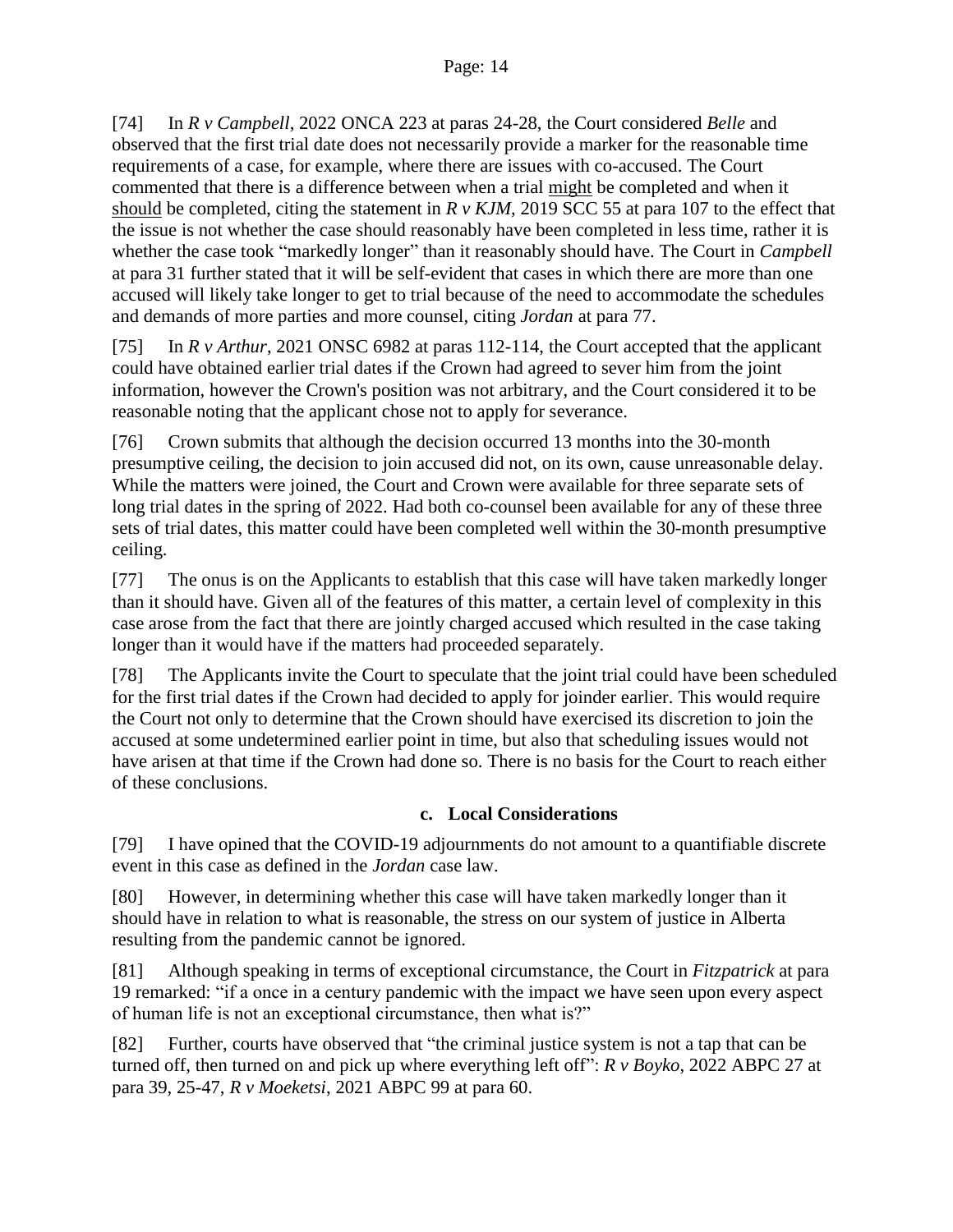[83] The impact of COVID-19 on scheduling in the justice system was entirely outside the control of the Crown. The pandemic necessitated establishment of offsite jury trial facilities with sufficient space to safely conduct jury selection and jury trials. These facilities were not up and running until the fall of 2020. Jury trials were paused throughout the province from March 15, 2020 until September 2020. The first jury selection in Wetaskiwin did not occur until October 2020. This was a relatively short pause in comparison with some other Canadian jurisdictions thanks in very large part to phenomenal effort on the part of the Queen's Bench judicial administration. Despite considerable work by justice system participants to anticipate and address the backlog of cases that has resulted from the initial and subsequent adjournments, there is no doubt that since the charges were initially laid against these Applicants, lead times to trial have been affected by the COVID-19 pandemic itself and related measures. Wetaskiwin is a smaller judicial centre which can only accommodate one jury trial at a time and does not overbook for that reason. In considering what constituted reasonable delay in the circumstances, it is a testament to the diligent work of court coordinators and other justice system participants that it was possible to make available long trial dates in this matter throughout the spring of 2022. Again, unsuccessful inquiries were made to attempt to create availability during the summer of 2022.

[84] Despite the challenge posed by the pandemic, Crown and the Court worked diligently toward offering reasonably early trial dates.

## **d) Prejudice**

[85] Finally, the Applicants submit that prejudice to the accused is relevant to the analysis where the ceiling has not been surpassed, citing *R v Lai*, 2018 BCSC 867 at para 236, aff'd 2021 BCCA 105, aff'd 2021 SCC 52, *R v Patrois*, 2018 ONSC 934 at para 61 and *R v Mitchell*, 2017 ABQB 717. The Applicants note that the co-accused, presumptively innocent, youthful Indigenous offenders, will have been in pre-trial custody subject to COVID-19 conditions, for over 2½ years by the date of trial.

[86] Crown notes that both of the Applicants had bail reviews in Queen's Bench and were denied release, and that neither one took any steps to oppose joinder or seek severance.

[87] As for any undue prejudice resulting from the conditions of the Applicants' pre-trial custody, nothing herein precludes a *Charter* application for an appropriate remedy if warranted.

## **e) Conclusion**

[88] Charges will only be stayed where the delay falls below the presumptive ceiling in rare and clear cases. The majority in *Jordan* held:

91 Determining whether the time the case has taken markedly exceeds what was reasonably required is not a matter of precise calculation. Trial judges should not parse each day or month, as has been the common practice since *Morin*, to determine whether each step was reasonably required. Instead, trial judges should step back from the minutiae and adopt a bird's-eye view of the case. All this said, this determination is a question of fact falling well within the expertise of the trial judge.

[89] In all of the circumstances of this case, the Applicants have not established that the case took markedly longer than it reasonably should have.